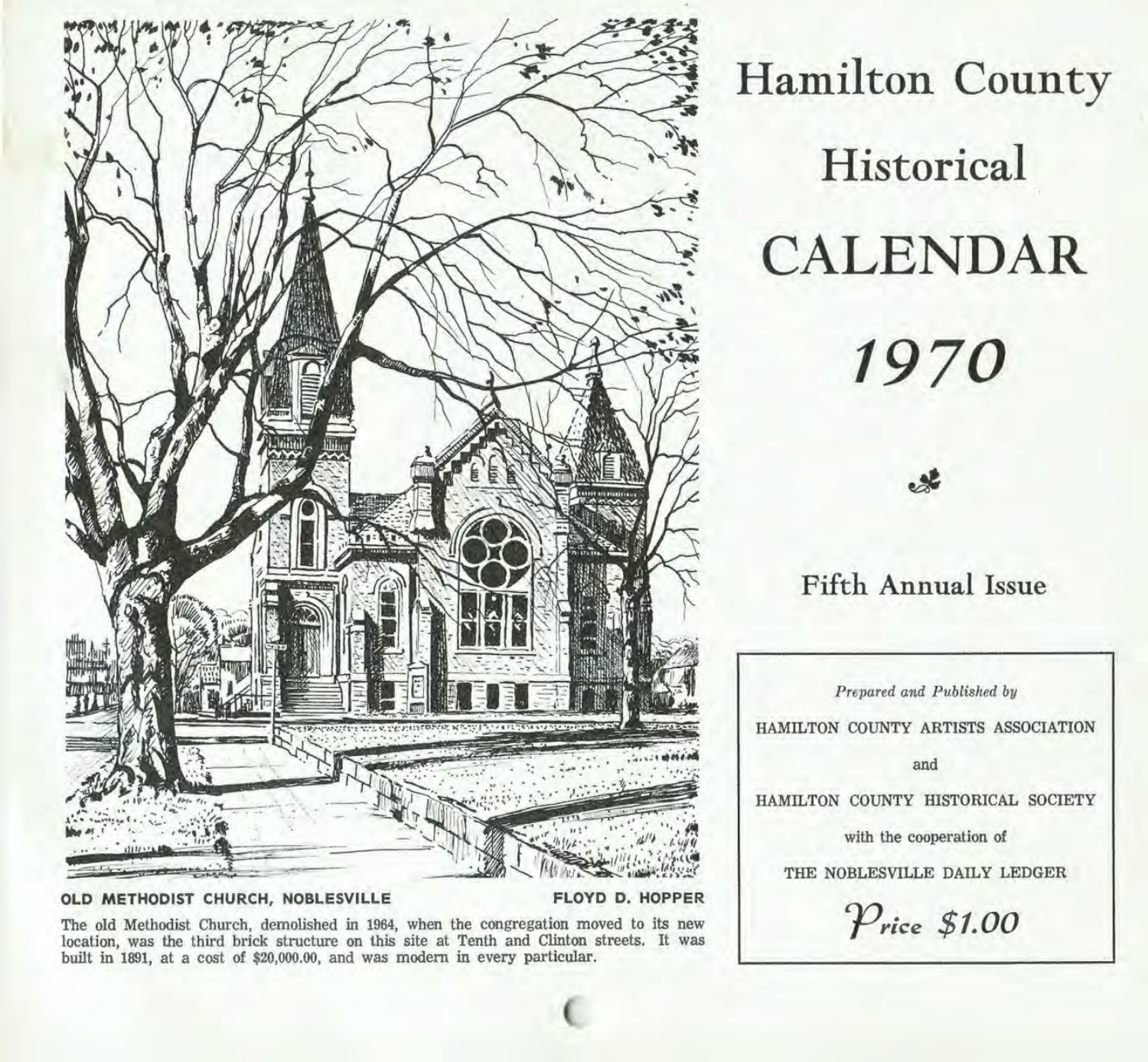

## **REX STOUT BIRTHPLACE, NOBLESVILLE**

## **STEVE MILLE**

Rex Stout, author of the famous "Nero Wolfe" detective stories, was born in this house in 1886. Built by Daniel Craycraft in 1875, and extensively remodeled during the years, it is still standing in good repair at 1151 Cherry Street, Noblesville.

1970 May 1970

| <b>SUNDAY</b> | <b>MONDAY</b> | <b>TUESDAY</b> | <b>WEDNESDAY</b> | <b>THURSDAY</b> | <b>FRIDAY</b> | <b>SATURDAY</b> |
|---------------|---------------|----------------|------------------|-----------------|---------------|-----------------|
|               |               |                |                  |                 |               |                 |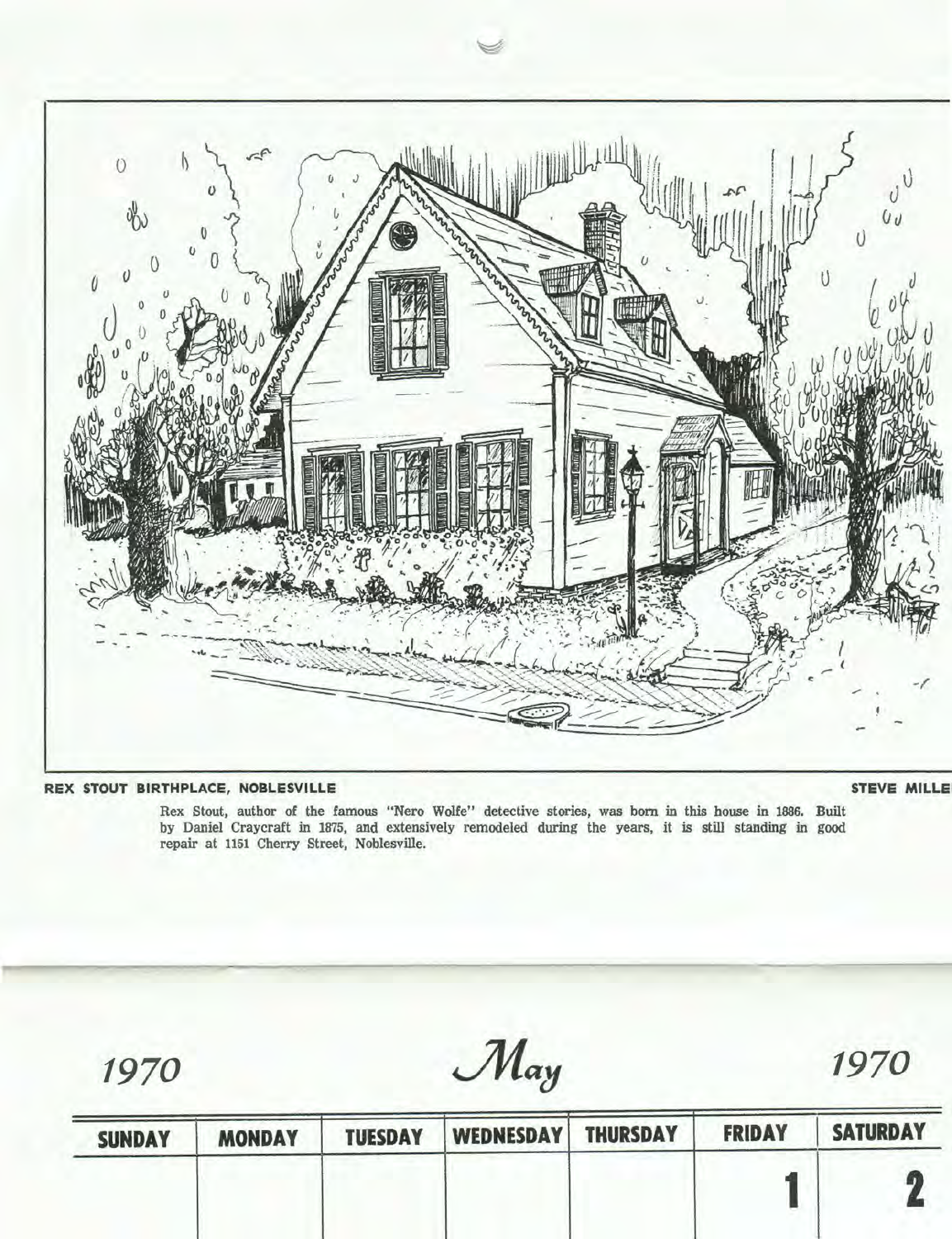The Ledger

 $W$  full similar - Slows,  $h \geq \mu$ 

## 82ND YEAR NO. 264

NOBLESVILLE, INDIANA 46060 THURSDAY, NOVEME



REX STOUT HIGH MEADOW BREWSTER NEW YORK 10509

October 25 1969

Dear Mrs. Miller:

My daughter asked, "What are you beaming about?" and I said, "Get a whole page of a calendar given to a picture of the house you were born in and you'll beam." Now the whole month of May belongs to me, and I have documentary evidence.

. My wife and I need 25 copies of the calendar - if you can spare that many. \$25 of the enclosed check is<br>for them, and the other \$40 is for my friendly contribution to the Artists Association and the Historical Society. Not necessarily half-and-half; if one of them needs it more than the other divide it as you think best.

Please thank Steve Miller for me.

Cordially

THE LETTER ABOVE tells the story. Famous author Rex Stout Drawings by the Millers {no relation) and other Hamilton County sends a check for calendars and a contribution to the county's artists are currently on display at the 18th annual fall exhibit of Artists and Historical Associations. Recipient was Mrs. Irene Miller, their Association. Tomorrow is the last day of the show in the old who sent him a copy of the calendar containing a drawing of the brick house on the southwest corner of 8th St. and Maple Ave.,<br>home in which Stout was born. It was painted by Steve Miller. across from the Houston Hotel. Ho home in which Stout was born. It was painted by Steve Miller.

NUCEMBER